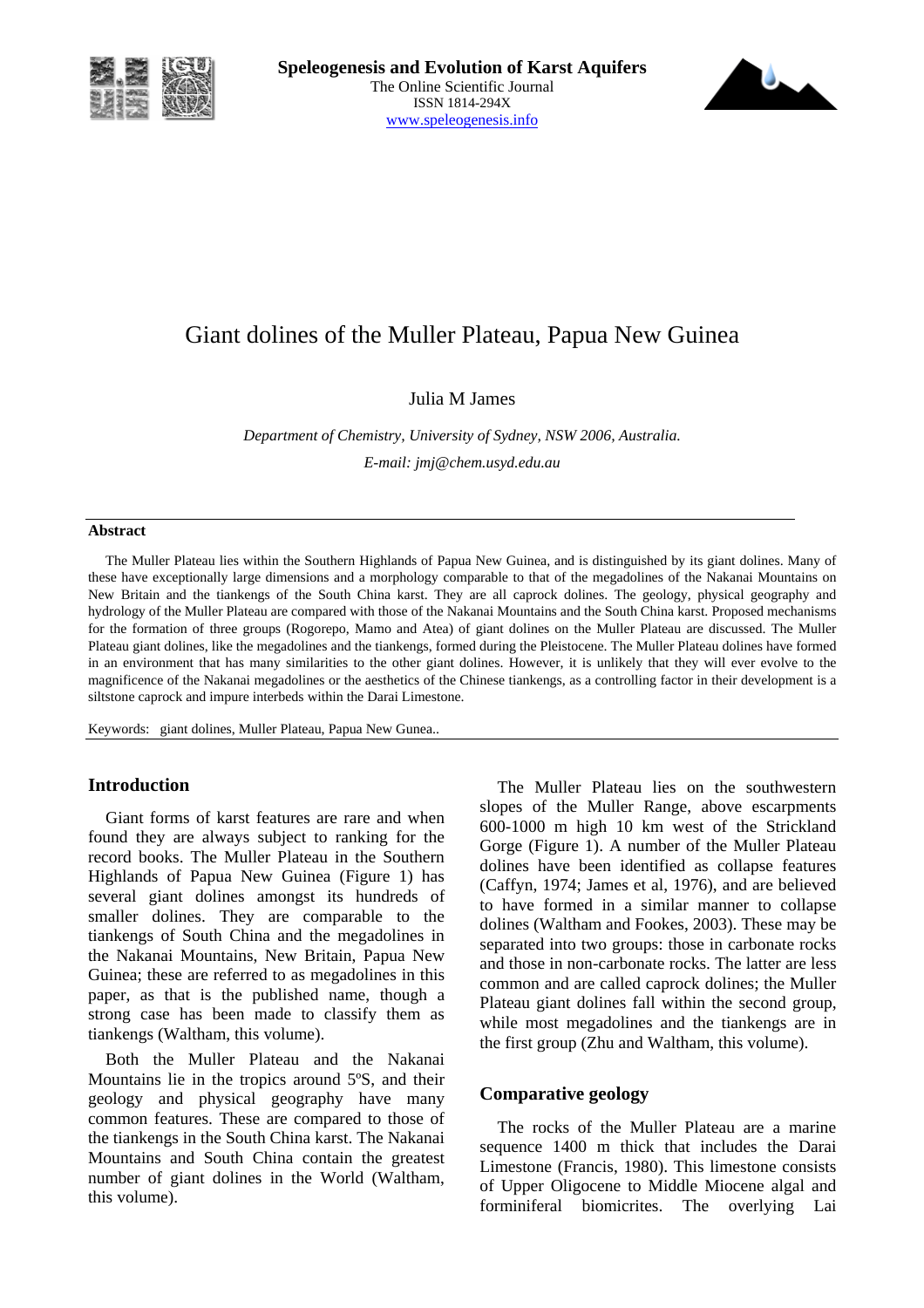Formation is almost entirely siltstones and mudstones, whereas the underlying Ieru Formation is mainly fine-grained clastic sediment (Francis, 1980). The Yalam limestones of the Nakanai Mountains are younger, from Lower Miocene to Lower Pliocene. They vary from a compact and massive limestone, to a porous coral algal limestone and a well-bedded bioclastic limestone similar to chalk in colour, porosity and permeability (Audra et al, 2001). Their thickness varies between 500 and 1000 m (Löffler, 1977). A wide range of carbonate rocks, from Cambrian to Triassic, form the South China Karst (Yuan et al, 1998). They crop out as massive limestones, dolomites and dolomitic limestones, in a sequence up to 3000 m thick in Guizhou and Guangxi (Waltham, 2003). They had been uplifted to become part of the Eurasian continent before the marine sediments of the Muller Plateau and the Nakanai Mountains were deposited.



**Fig. 1**. Locations, within Papua New Guinea, of the Muller Plateau in the Southern Highlands and the Nakanai Mountains in New Britain. (Adapted from Montgomery, 1974)

Where the Darai Limestone has been exposed on the Muller Plateau by erosion of the Lai Formation, surface karst processes have led to a great variety of landscapes. In the Nakanai Mountains, the Yalam Limestone was covered by thick Pliocene volcanosedimentary deposits (Audra et al., 2001). Since uplift these have been weathered and eroded, exposing the limestone and in places forming a poorly developed polygonal karst. In the catchments for the underground rivers, the thin beds of the volcanic cover act as a caprock limiting

the penetration of seepage waters and collecting runoff (Audra and Hobléa, 2001). Erosion levels expose continuous limestone outcrops across large areas of the South China karst, and an impressive cone karst landscape has formed, though there are some areas covered karst with a thin and discontinuous caprock.

Both the New Britain limestone and the South China carbonates have been described as pure. In contrast, although some beds of the Darai Limestone are pure, there are numerous interbeds of impure limestone and calcareous clastic sediment (Francis, 1980). The limestone in China is strong and well lithified, while the Muller Plateau Darai Limestone varies in lithology between strong micrites and weaker, more chalky rock, and much of the Nakanai's Yalam Limestone is more comparable to a strong chalk. In all three areas, the limestones were deformed and uplifted in the late Tertiary and early Pleistocene Himalayan orogeny. As they were uplifted, they were folded, faulted and jointed - providing the fracture nets that allowed water penetration into the limestone and into major conduits.

Major surface rivers have cut into the three terrains, forming deep gorges and canyons. This rapid valley incision lowered the springs and deepened the vadose zones in the massifs by up to 1000 m. The deeply incised Strickland River and its tributaries such as the Yu Nali ( $Yu = River$ ) are the main influences on the Muller Plateau karst (Figure 1). In all three areas, cave resurgences have become perched above major rivers, as the result of uplift and incision by the major surface rivers at greater rates than those of the smaller underground rivers. The Nakanai Mountains uplift is believed to be at the exceptionally rapid rate of 3 mm per year (Löffler, 1977). On mainland Papua New Guinea, it is slightly slower, at 2-3 mm per year (Gillieson and Spate, 1998). In South China, it has all but ceased (Yuan et al, 1998). However, all three areas still experience earthquakes, and the island of New Britain still has its active volcanoes (Audra, 2001a).

#### **Comparative physical geography**

Climate, vegetation and hydrology are all important as influences on the rates of cave development and surface denudation in these three karst terrains. The Muller Plateau dolines lie at elevations of 2000-3100 m, in a cool, highland, tropical climate (Löffler, 1977). Annual rainfall has been estimated at 3.5-4.5 m (James et al, 1980a); this could be a gross under-estimate, as the maximum recorded annual rainfall is 11 m at the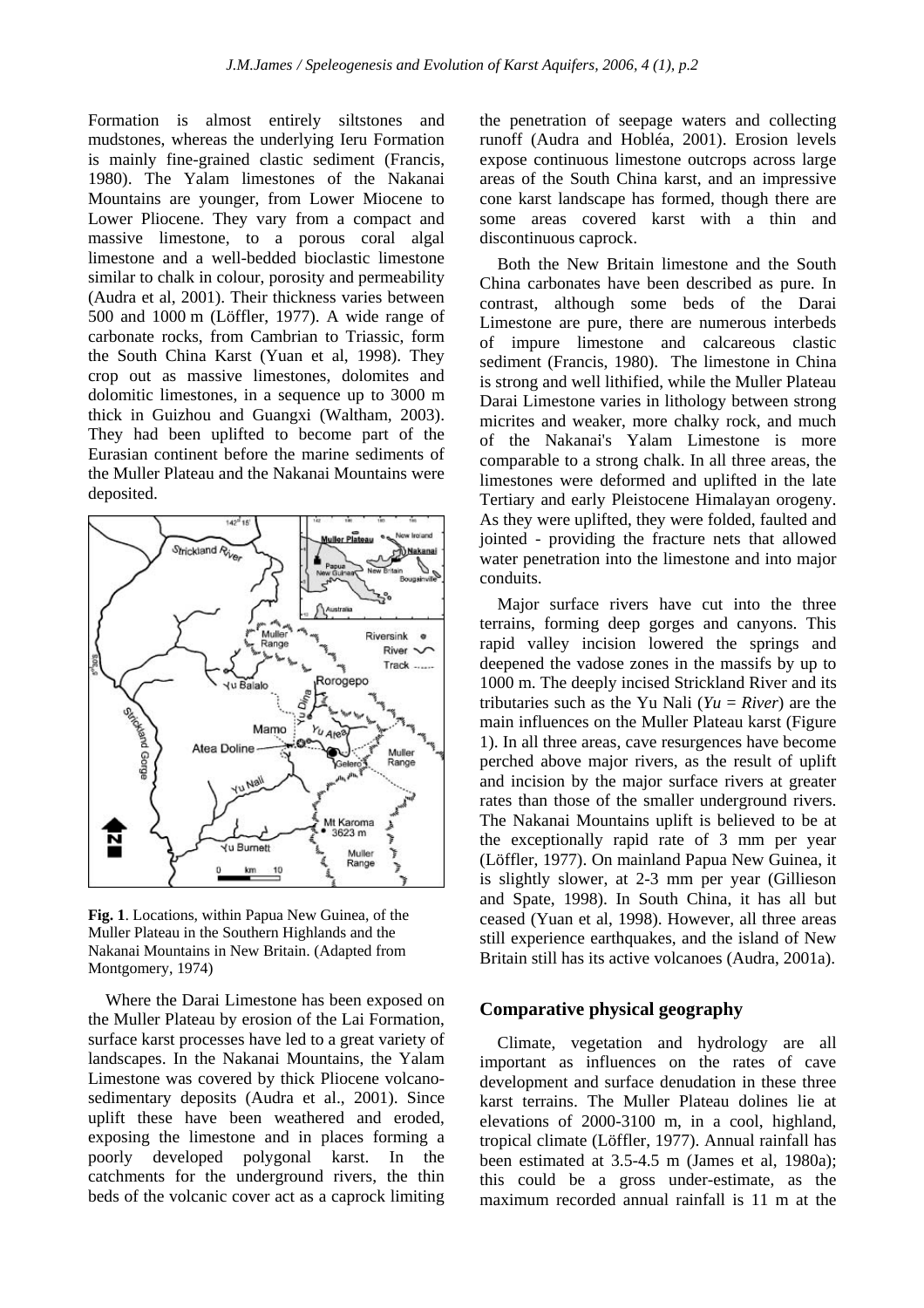Ok Tedi mine, 150 km to the northwest and at the same altitude as the Muller Plateau (Gillieson and Spate, 1998). The Nakanai Mountains have a hyper-humid, equatorial, mountain climate with an extremely high rainfall estimated to be between 10 and 12.5 m (Audra, 2001b). The rims of the megadolines that contain rivers are at altitudes of 200-600 m, where the rainfall is much lower (Audra et al, 2001). The South China tiankengs are in the subtropics, and have a warm to temperate climate; most tiankengs have rims at altitudes of 1000-1500 m (Zhu and Chen, this volume). On the Muller Plateau, the annual means and wide range of temperatures are comparable to those experienced in South China (Yuan et al, 1998). Variations in South China are controlled by latitude and season, but the only temperature controls on the Muller Plateau are diurnal and altitude effects. The Nakanai Mountains have the highest mean temperature and a lower annual range (Audra et al, 2001).

Vegetation on the Muller Plateau ranges from a mixed tropical rain forest, through moss forest, to open clearings that contain shrubs and grasslands. The Gelero clearing (Fig. 1) in the Atea catchment supported a small population until the 1960s, and its vegetation is therefore the result of slash and burn agriculture. Other clearings remote from habitation or hunting grounds also show evidence of fire (Pybus, 1974). The Nakanai Mountains are covered by primary tropical forest (Audra et al, 2001). In these tropical areas, full forest vegetation can grow even on the steepest slopes and rock is only visible in occasional bluffs and where landslips have removed the plant and soil cover. At present, the tiankengs in China lie in a mixture of agricultural land and subtropical forest. In the past, there would have been subtropical forests interdispersed with grassland. In all three areas, climate and vegetation are ideal for the carbon dioxide production that is essential for limestone solution.

Comparative denudation rates are  $400 \text{ m}^3 \text{ km}^{-2} \text{a}^{-1}$ for the Nakanai Mountains (Audra, 2001c), 200 m<sup>3</sup>  $km<sup>-2</sup> a<sup>-1</sup>$  (James, 1980) for the Muller Plateau. No values are available for the South China karst, they are quoted as high (Yuan et al, 1998; Zhu and Chen, this volume), but they are expected to be significantly lower than the tropical areas.

The development of a large cavern is an essential precursor to the creation of a giant collapse feature, and a subterranean river is a usual requirement for this. After collapse, the river has three further roles - to dissolve and remove carbonate breakdown, to mechanically erode and transport both carbonate and insoluble breakdown, and to continue to enlarge the cavity by basal sapping of the walls. The size of a subterranean river depends upon its catchment area, and the percentage of it that is on non-carbonate rocks controls its aggressivity.

On the Muller Plateau, the catchment for the Yu Atea is over  $100 \text{ km}^2$ , almost all of it on the Ieru and Lai Formations (Francis, 1980). This produces an estimated low flow of 4  $m^3$  s<sup>-1</sup>; high flows exceed 30  $m^3$  s<sup>-1</sup> at the Atea Doline (James and Martin, 1980). The catchments on the Nakanai are harder to characterize because the outcrop ratio of the insoluble caprocks to bare limestone has not been recorded. The catchment for Muruk cave is about 20  $km^2$ , and this produces a low flow of between 2 and 4  $m^3s^{-1}$  at the Berenice resurgence (Audra and Hoblea, 2001). The rivers flowing through the megadolines have much greater low flows, estimated at up to 20  $m^3s^{-1}$  (Audra et al, 2001). The river flowing through the Xiaozhai Tiankeng has a catchment of  $280 \text{ km}^2$  (Zhu and Chen, this volume), composed of carbonates, sandstones and shales (Senior, 2003). The river has an average annual flow of  $7-8 \text{ m}^3 \text{ s}^{-1}$  and has a maximum discharge of  $174 \text{ m}^3 \text{ s}^{-1}$  (Zhao, 2001).. These are accurate figures, as the water from this tiankeng is diverted to a hydroelectric power plant. The annual distribution of the river flows is also important. The Muller Plateau runoff is effectively constant throughout the year; it only requires the afternoon convective rains to raise the flow in the rivers because the soils and epikarst are permanently saturated (James and Martin, 1980). In the Nakanai Mountains and South China, the monsoon rains generate huge flows that are exceptionally destructive mechanical erosive agents (Audra et al, 2001; Senior, 2003).

The tiankengs in South China have floors surrounded or partially surrounded by vertical cliffs (Zhu and Chen, this volume). The cliffs may have pronounced ledges and breaks, leading to gentler slopes formed by the accumulation of wall breakdown and slope wash. Many tiankengs have a river across their floor or evidence of one flowing through their base; ideally, there are inlet and outlet caves in the tiankeng. Although many of the megadolines fit this description perfectly, there is a noticeable difference between these two giant collapse features. The tiankengs have large vertical cliffs of bare rock, while the megadolines have few bare cliffs but their walls are overhung or covered with vegetation (Audra et al. 2001). The giant dolines of the Muller Plateau only partially fit the tiankeng description, as they do not have rivers flowing across their floors.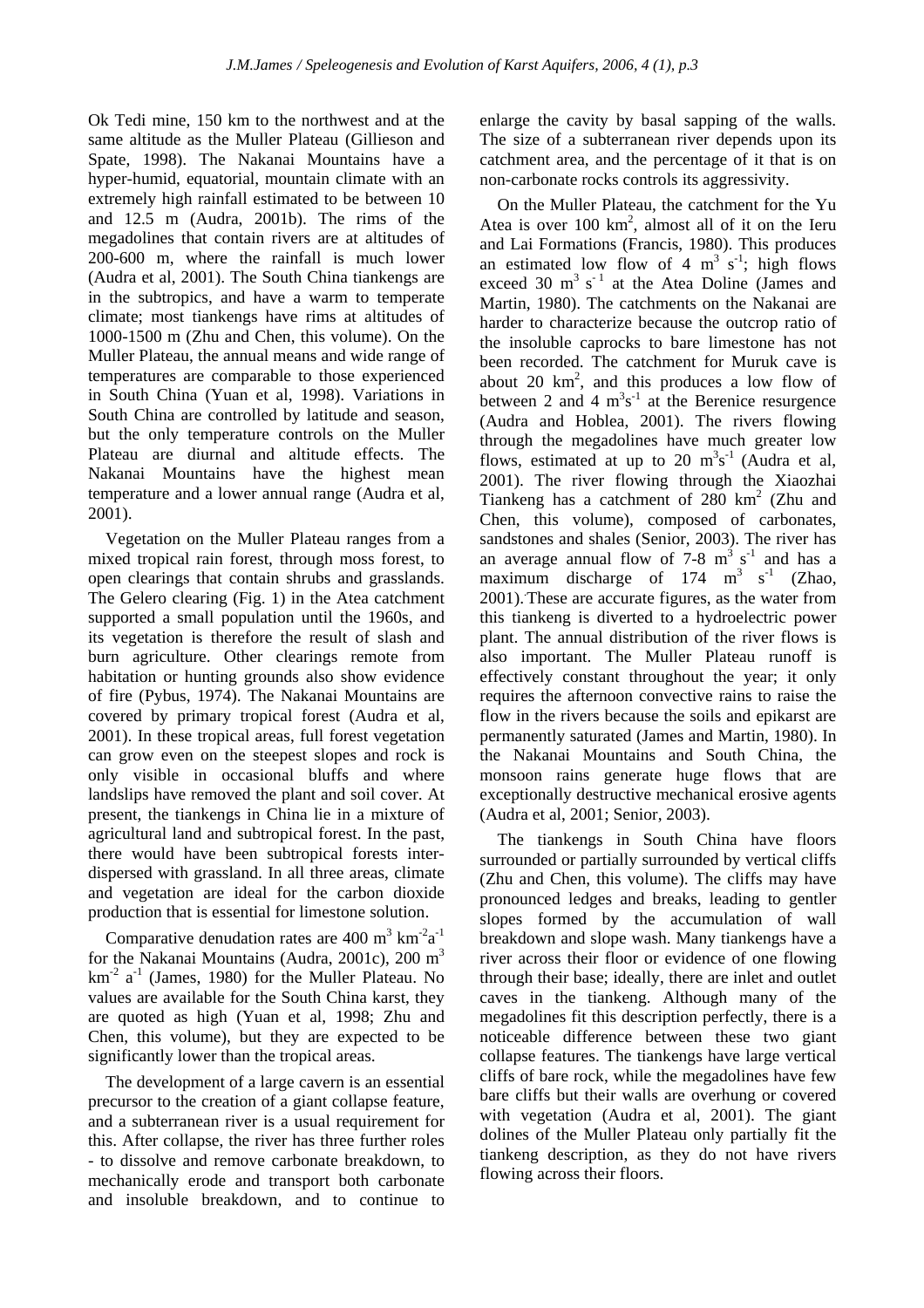## **The Muller Plateau**

There are three notable groups of giant dolines on the Muller Plateau (Fig. 1), which are each distinguished by the details of their morphology and the mechanisms proposed for their formation.

#### *The Rorogepo dolines*

The giant closed depressions at Rorogepo form grassland clearings amongst the moss forest (Fig. 2). Since they have never been cultivated, it is probable that the grasslands are controlled by cold air drainage into the depressions and temperature inversions. The thinly bedded Darai Limestone that crops out in them has interbeds of impure limestone and calcareous clastic sediment. The Rorogepo depressions have rim diameters ranging from a few metres to over a kilometre; in many there are smaller depressions nested within the larger ones (White and Frank, 1980). It is unlikely that these are collapse features as they have gentle slopes and erratic shapes developed by the gradual removal of material by solution processes (Francis et al, 1980a). In the floor of one small doline, Uli Mindu is an unstable solution shaft 200 m deep that ends in a large rockfall chamber (Beck, 2003). Such enlargement at the base of deep shafts is common and results from wall breakdown. The process continues up the shaft until a doline forms inside a partial or complete ring of cliffs. Some have volumes of around  $1M \text{ m}^3$  and have the appearance of tiankengs (Fig. 3), but have clearly evolved from solution shafts.



**Fig. 2**. Dolines of Rorogepo. (Adapted from White and Frank, 1980)

The morphological similarity between solution and collapse dolines arises from the lithology of the local Darai Limestone. With relatively strong and competent units of pure limestone inter-bedded with weaker units of impure limestone or calcareous clastic sediment that are less permeable, seepage waters commonly issue from the contact between a pure limestone and the underlying less permeable bed. This gives rise to basal sapping of the competent units and consequent rockfalls. Exposed faces around shafts and dolines retreat by this method, and maintain their steepness over time. Under these circumstances, even dolines that are initially solutional evolve to have steep walls overlooking their own breakdown debris (Fig. 3).



**Fig. 3**. A Rorogepo doline. (All photos by Alan Warild)

The floors of the Rorogepo giant dolines are covered with fine sediments, and some have ephemeral lakes, indicating that the conduits draining them are immature or blocked by sediment. The horizontal caves in them are small.

#### *The Mamo dolines*

The  $100 \text{ km}^2$  plateau of Mamo has been called a doline karst (Francis et al, 1980a). It contains more than a hundred large dolines. One doline 600 m across has been seen from the air (Löffler, 1977), but it has not been found by field workers and is thought to be a very large solutional depression of unknown depth. Numerous rivers reach the northern edge of Mamo and then sink into the Darai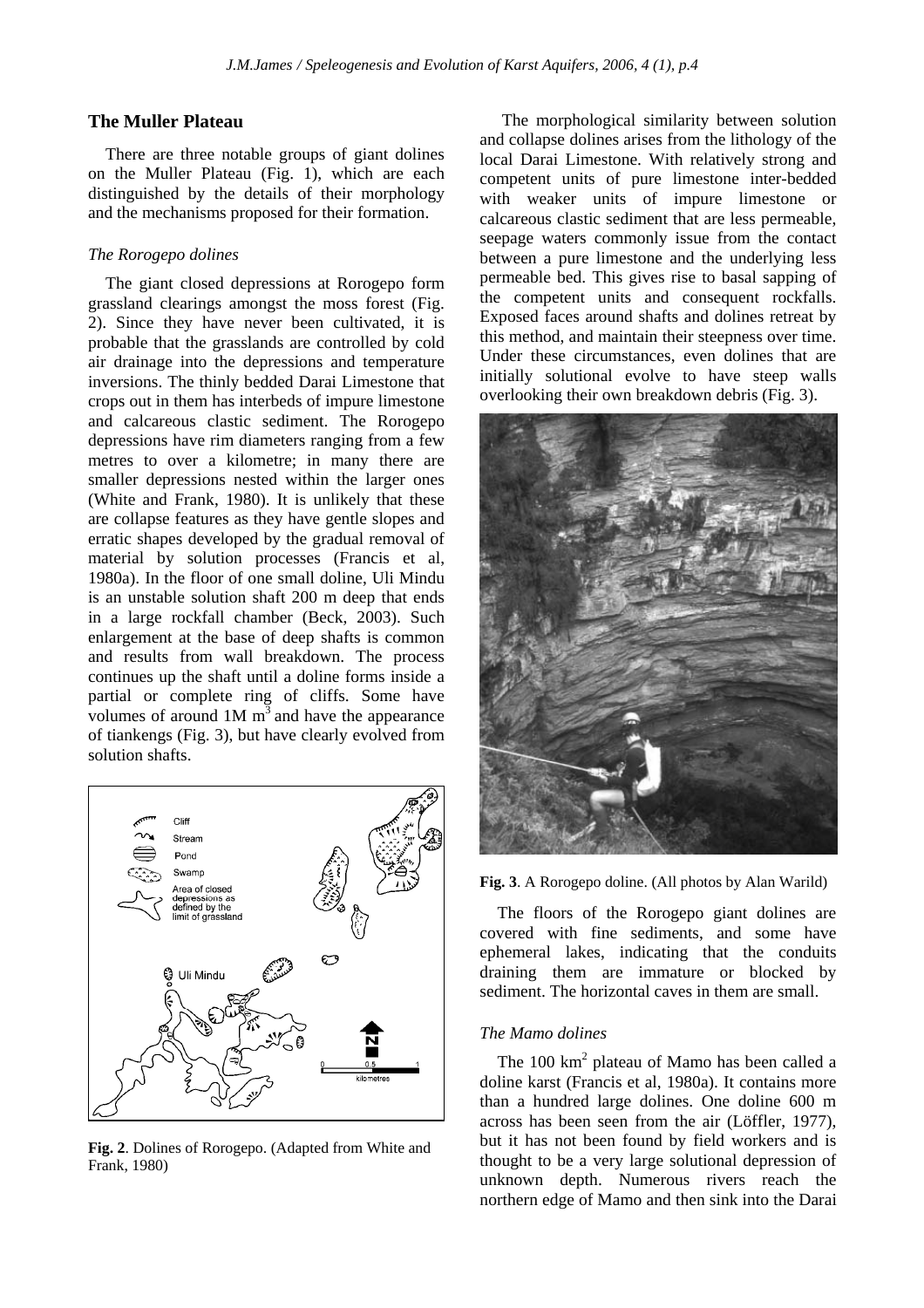Limestone; without exception, the sinks are blocked by debris or sump. The resurgences of these rivers are believed to be 1000 m below the scarp on the southwest edge of Mamo (Fig. 4). These rivers possess sufficient aggressivity to create large caverns in the pure limestone beds of the Darai Limestone, beneath the siltstone cap of the Lai Formation that covers most of Mamo.

A few of the Mamo dolines have been explored around the Uliwapo clearing (James, 1974). The largest has a volume of  $31M$  m<sup>3</sup> and also the dimension ratios necessary to be classed as a tiankeng (Zhu and Waltham, this volume). These are caprock dolines with steep, vertical and overhanging rock walls that require equipment for descent to their floors. In the largest dolines, there are no caves, but in the floor of one smaller doline of  $3M \text{ m}^3$ , a cave with a large stream is blocked by an unstable rockfall after 40 m of horizontal passage.

It is suggested that the Yu Rongoma is forming by solution voids in the limestone of a size suitable to create the giant dolines that are partially in the cover rocks. The river has a base flow of about  $1 \text{ m}^3$ s<sup>-1</sup>, and has much higher flows after heavy rain (James, 1974). However, even the high flows fail to remove the products of collapse as the voids stope upwards. The breakdown material from the siltstone and the Darai Limestone presents such an effective barrier that the river can no longer use its original route and out of necessity finds a new one.



The new routes are immature, as input periodically exceeds reservoir capacity, and a lake forms at the Yu Rongoma sink in periods of continuous heavy rainfall (James, 1974). Such ponding further reduces the river's potential to remove the products of collapse by mechanical means. Each new route of the river beneath Mamo has the potential to form additional dolines; some lines of dolines have pronounced orientations, which are thought to be due to joint or fault control (Francis et al, 1980a).

There has been no further investigation of the most of the giant dolines on Mamo since the experiences of the 1973 expedition to the Muller Plateau led to an expectation that they would not contain caves. While the areas of the dolines can be accurately obtained from aerial photographs, their depths cannot, and caves are not always revealed. Some of the dolines have huge areas but it is thought that the depths of these are relatively small. Exceptionally high rainfall and tectonic activity in the region accelerate wall retreat. The result is that doline floors accumulate debris because there is no mechanism for removing the insoluble breakdown generated from the siltstone cap and the noncarbonate components of the Darai Limestone. It is possible that this vast array of caprock collapse dolines was formed by the rivers that now sink north of Mamo. It is likely that rivers in the past would have flowed further south and breached the 30-80 m of impermeable siltstone cap along faults and shear zones.

> **Fig. 4**. The hundreds of dolines on Mamo. (Adapted from Montgomery, 1974)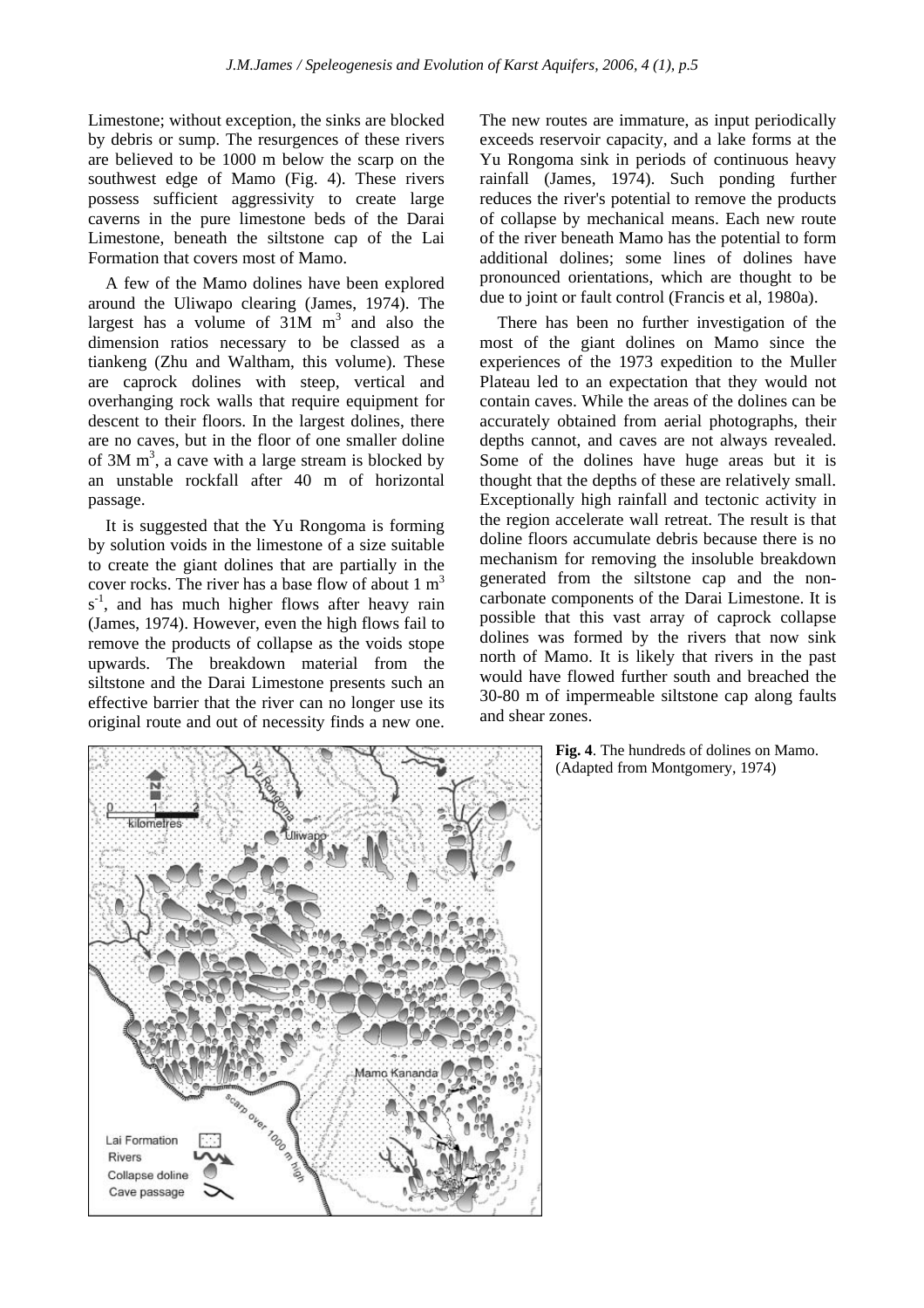In the southeastern section of Mamo, one circular doline has a volume close to  $1M \text{ m}^3$  (Fig. 5). It has a nearly level rim in siltstone (Fig. 6), and a large cave entrance opens from its floor into Uli Malemuli. The cave and doline together reach a depth of 420 m. The caprock doline formed by collapse into a void that was originally part of the cave. Several small streams now gather on the surrounding siltstone and fall as glistening curtains into it. The upper beds of the Darai Limestone on Mamo produce dolines with vertical and overhanging walls, free from vegetation (Fig. 7). The pure limestone, friable siltstone and impure interbeds weather differentially: the limestone forms vertical faces, while the other beds crumble and retreat, forming overhangs above ledges covered with debris. Caves have formed in some pure limestone beds, and connect several dolines until terminated by wall collapse. The present silt and boulder floor often is 20 m below the most common level of the caves and may contain rock pinnacles between deep grikes. With the high denudation rates on the Muller Plateau, the limestone is rapidly eroded as soon as it is exposed.



**Fig. 5**. The Uli Malemuli doline

Where the Lai Formation has been stripped from the Darai Limestone in southeastern Mamo, a pyramid-and-doline karst has developed (James et al, 1980b). Here the dolines are much smaller than the caprock collapse dolines; they are formed by solution and are only slightly modified by collapse (Francis et al, 1980a). The 55 km of known passages in Mamo Kananda lie almost entirely beneath this pyramid-and-doline karst. The cave is characterized by extensive horizontal development at eight levels, each preferentially developed in the pure and more soluble limestone beds (James et al 1980b).



**Fig. 6**. The view out from Uli Malemuli into the doline.



**Fig. 7**. Profile through the wall of a Mamo doline. (Adapted from James et al, 1980b)

Mamo Kananda has three chambers with more than  $1M \text{ m}^3$  of air space, as evidence of the size of voids that can be generated beneath Mamo. The composition of the boulder piles on the chamber floors, and of the bedding exposed in the walls, shows that these chambers have formed by upward stoping through many beds of the Darai Limestone. The weak and friable impure limestone and clastic beds offer little resistance to the upward development, and the stoping is also assisted by cave passages in higher levels and by tectonic activity. The rivers that created the initial low-level voids no longer flow through the breakdown caverns in normal flow, but they invade the caverns in flood as their new routes to depth are immature or partially blocked. Space Oddity (Fig. 8) is a very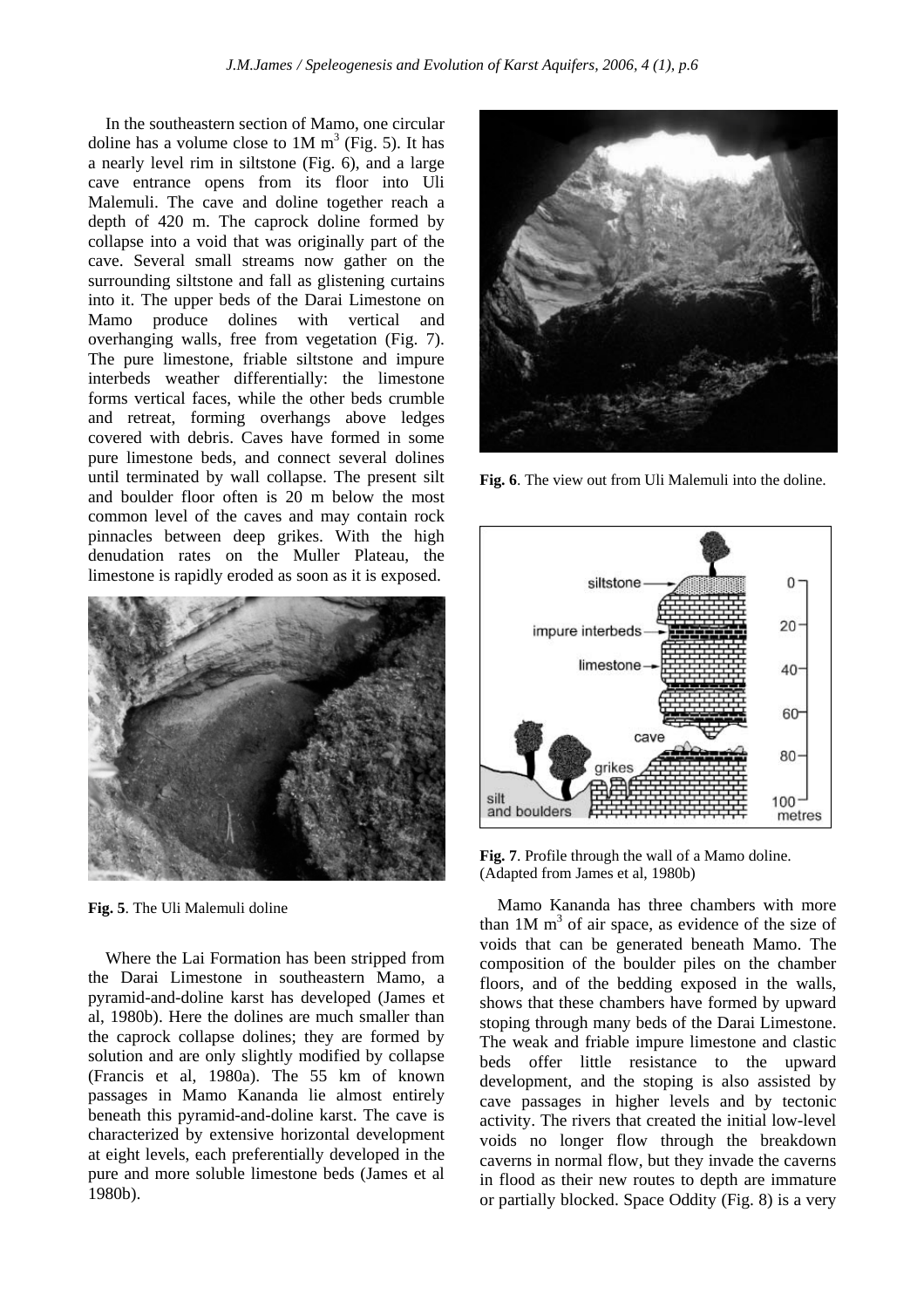large cavern at the lowest point reached in Mamo Kananda (525 m below the entrance). This is a classic dome chamber, but the walls show that even at this depth the Darai Limestone still contains impure and clastic beds, and its compacted floor debris demonstrate the impossibility of all but the largest rivers penetrating and removing the breakdown.



**Fig. 8**. Space Oddity, the terminal chamber in Mamo Kananda

If these collapse chambers in Mamo Kananda stope through to reach the surface, they will form giant dolines before they are further enlarged by wall retreat. However, the siltstone caprock has already been stripped above them, and rapid surface lowering is taking place mostly by solution. Even if the chambers are breached to create dolines, these are unlikely to reach the depths of the Nakanai megadolines or the Chinese tiankengs, as breakdown will continue to accumulate and floors will rise. They have only limited potential to become deeper if the rivers exploit new routes directly below the breakdown chambers and undermine the existing floors.

The Atea Doline is the focus of the Atea area (Fig. 9). It is where the Yu Atea sinks into the cave of Atea Kananda, with its 35 km of known passages. It is one of the most beautiful river sinks in the world (Fig. 10). The Atea Doline was first interpreted as a collapse feature because of the near vertical walls and the presence of collapse blocks on the floor (Caffyn 1974, James et al., 1976). However, it was formed when the Yu Atea breached the Lai Formation and invaded older passages formed by the much smaller Yu Dina (Fig. 9); it has therefore been classed as a solution doline (Francis et al, 1980b). In reality, it is neither of these, as it is a river sink at the end of a blind valley. More than 100 m in total depth and width, it compares in size to tiankengs and megadolines, but it has a stepped profile that lacks the diagnostic ring cliffs of a tiankeng and is open on one side (Fig. 11). The steep cliffs of the Atea Doline are a feature of basal sapping of pure limestone units lying over less permeable interbeds. Scars from recent rock falls are well developed on its southern wall.



**Fig. 9**. Surface features in the Atea Doline area and their relationship to cave passages in Atea Kananda. (Adapted from Francis et al, 1980b)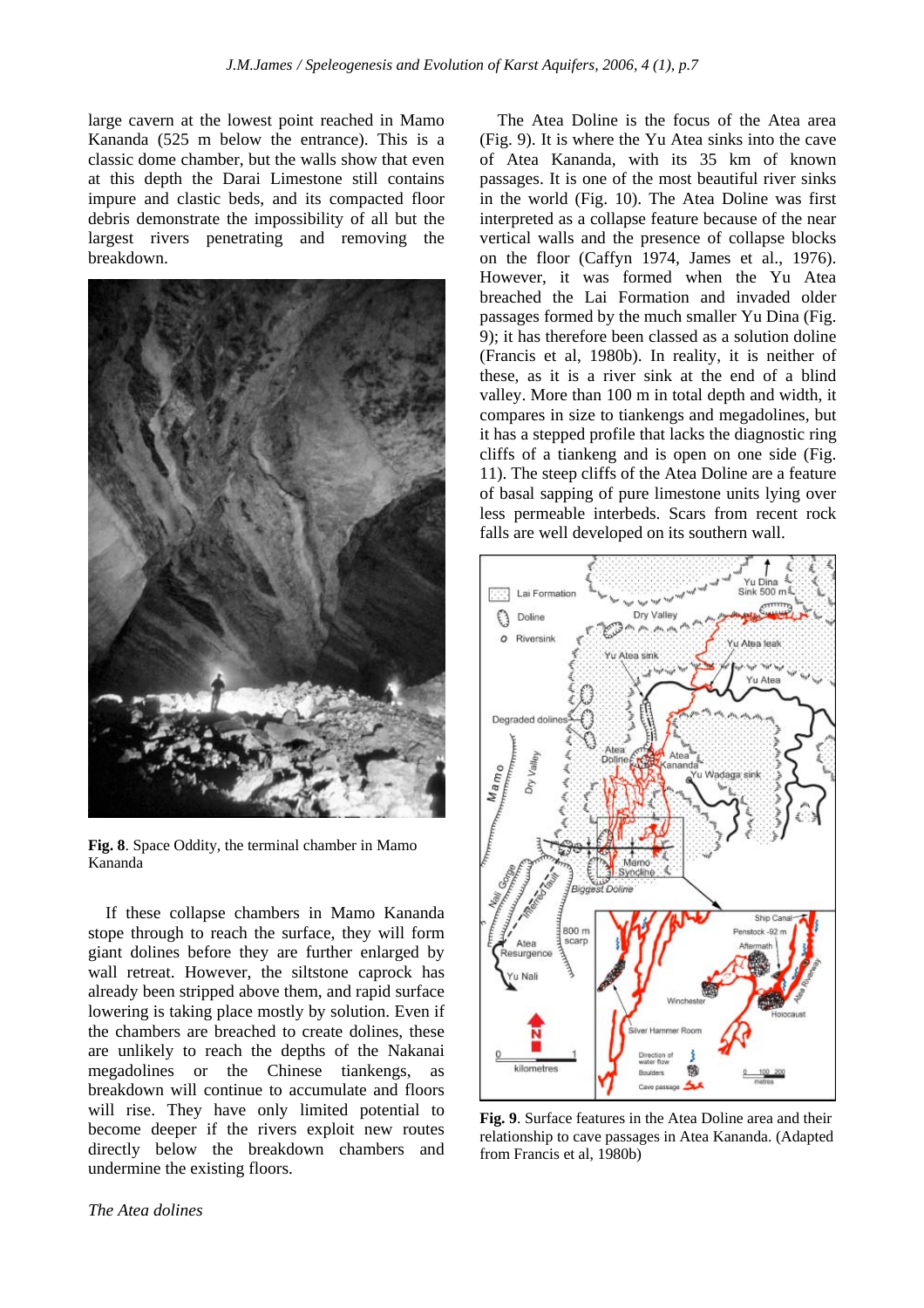

**Fig. 10**. Aerial view of the Atea Doline



**Fig. 11**. Morphology of the Atea Doline. (Adapted from Montgomery et al., 1980)

The Yu Atea has flows and abrasive sediment loads both large enough to drive considerable mechanical erosion. The Darai Limestone interbeds provide fine quartz sand for this process, and the Yu Atea brings in additional quartz sand from the Ieru Formation (Gillieson, 1980). Chemical solution potential of the Yu Atea waters is also high, with the biomass of the tropical rain forests providing copious amounts of carbon dioxide to make its waters aggressive (James 1980). Despite this, the impure limestones and clastic beds in the upper Darai Limestone are resistant to solution; exposed surfaces develop insoluble clayey rinds after calcium carbonate is leached out. The insoluble residues also coat the pure limestone and inhibit its solution by the Yu Atea. This inhibition

is so effective that the cave river carries (within experimental error) the same concentrations of dissolved calcium carbonate as it enters the Atea Kananda and as it leaves the Atea Resurgence (James 1980). This suggests that mechanical erosion dominates in the Yu Atea conduits, and is the major force for their enlargement.

The Yu Atea now sinks at the northern end of the Atea Gorge with the mostly abandoned gorge still taking flood flows (Fig. 9). The sinking waters resurge in the Atea Doline at the Atea Outflow Caves (Fig. 11) on top of a thick mudstone that forms a substantial ledge around the doline. The main flow of the Yu Atea emerges from the largest outflow cave, in which it rises from immature wall fissures beside a large collapse zone. This collapse has diverted some of the flow to form the other outflow caves, and the reduction in size of the main conduit forces the flood flows of the Yu Atea through the Atea Gorge. This is another example of the products of collapse of the upper Darai Limestone beds not being removed by rivers with very large flows.

On entering the Atea cave, the Atea river has cut chambers and shafts that drop 30 m to the Ship Canal, which is perched on a bed of mudstone 30 m thick. Flow slows in the canal, and insoluble residues coat the floor, walls and roof. The same materials have consolidated the breakdown in the Holocaust so effectively that the Yu Atea is forced back into one of its distributaries, where it now cuts down through the mudstone bed to sumps below the Penstock (Fig. 9). The large-scale collapses that have formed the breakdown chambers of Aftermath, Holocaust and Winchester, and also the Silver Hammer Room, all lie in the hinge zone of the Mamo Syncline (Fig 9), probably because the strike joints are there more closely spaced. As in Mamo, the breakdown piles are huge, and if their chambers stope through to the surface they will form giant dolines.

The Yu Dina is believed to have formed about half the known passages in Atea Kananda when it sank in the dry valley north of the Atea Doline and abandoned its surface course round to the west (Francis et al, 1980b). One of its courses south appears to have lain beneath the degraded dolines just west of the Atea Doline (Fig. 9). These dolines now have the bowl-shaped morphology of solution dolines, but have degraded from initial caprock dolines with steeper sides. Most of the Yu Dina passages are choked by sediment or collapse before they reach the Mamo Syncline. The far western passage ends in the Silver Hammer Room, a large breakdown chamber directly below a giant caprock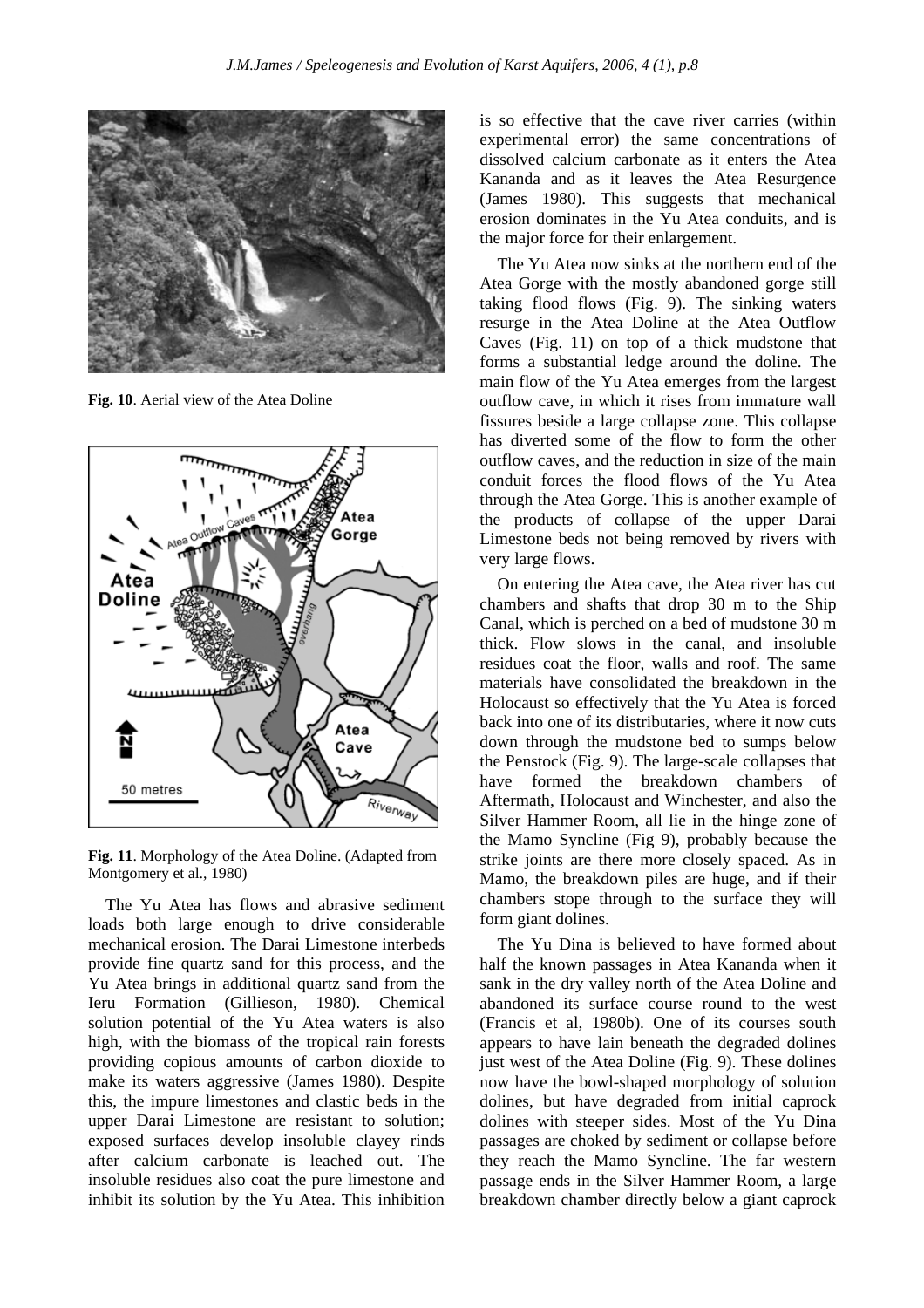doline on the axis of the Mamo Syncline. Despite being smaller than the Yu Atea, the Yu Dina was capable of forming a solution void large enough to initiate upward stoping, but it had insufficient erosive power to remove the breakdown debris and was forced to find a new route through the Mamo Syncline. Just south of the Silver Hammer Room and its overlying doline, another caprock doline near the Himbiraga dry valley, on the southern limb of the Mamo Syncline (Fig. 9), was once described as the biggest doline in the world (James, 1974). About 400 m long and 200 m across, it is well over 100 m deep, thereby matching the dimensions of tiankeng as defined by Zhu and Waltham (this volume); though its perimeter cliffs are broken and it has no river flowing through it.

The current sink of the Yu Dina is at the Dina Fault, where it can retreat no further upstream as it drains off the non-carbonates of the Ieru Formation (Fig. 12). Its postulated route to the Nali is too deep in the limestone for its caverns to stope upwards to reach the surface; great depth below the surface accounts for the large collapse chambers in Muruk Cave not forming new megadolines in the Nakanai Mountains (Audra, 2001).

The Yu Atea is already forming a new sink at Yu Atea Leak (Fig. 9) as the siltstone cap is removed from limestone that contains an existing stream cave. Evidence from Rorogepo and Mamo indicates that the number of potential stream and seepage sinks increase when the Darai Limestone is exposed. The result is that the underground conduits fragment, and dolines created by collapse or solution are smaller. Hence, as the Yu Atea retreats headward it is unlikely to develop giant dolines. Downstream of its known cave, the course of the Yu Atea appears to lie so deep below the surface, and with such a steep gradient, that future development of giant dolines is again unlikely.

#### **The Muller giant dolines in context**

The giant dolines are the largest karst features on the Muller Plateau, as are the megadolines in the Nakanai Mountains and the tiankengs in South China. In common with the other two areas, they have formed after rapid uplift in places where there is continuing tectonic activity. China's tiankengs are thought to have been formed mainly formed in the late Pleistocene (Zhu and Chen, this volume). Consideration of both mechanical and solution erosion rates, and the chalky nature of the host limestone also place Nakanai's megadolines in the late Pleistocene (Audra et al, 2001). Opinions are that the Muller Plateau was established in its present form about a million years ago (Francis et al, 1980a), and this means that the Muller dolines have also developed during the Pleistocene. However, it is impossible to place them more accurately within this time frame, as it is believed that some will have been formed sequentially by the same underground rivers.

Classification of dolines on the Muller Plateau is complicated because the solution and collapse dolines have very similar appearance. It is also understood that no giant doline is entirely formed by collapse or solution; the name merely implies that one process dominates. Despite this, it is possible to be confident that all the giant dolines of Mamo and Atea are caprock dolines. The Nakanai megadolines and the Chinese tiankengs are largely collapse dolines, with a proportion of caprock dolines. The Muller Plateau dolines are distinguished by lying high above the active cave rivers, and the Mamo sector is remarkable for its high density of giant dolines.



**Fig. 12**. Profile through the Muller Plateau in the Atea area. (Adapted from Francis et al, 1980b)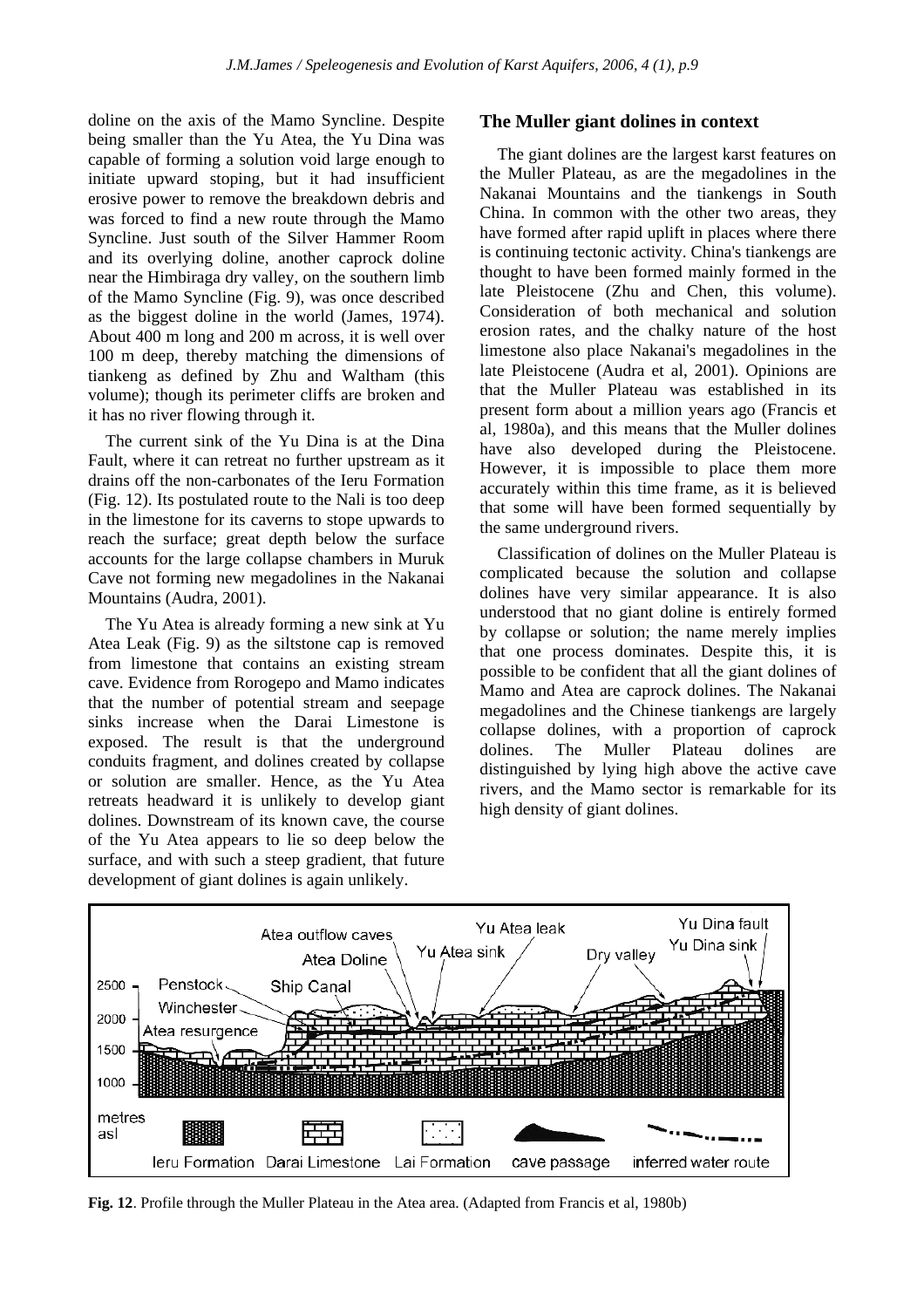The relative amounts of mechanical erosion in the three regions depend on river size and abrasive load; South China may well rank first in both of these. In terms of the limestone geology and its ability to support mature karst, the Muller Plateau is formed on the impure sequences of the Darai Limestone that appear to have properties in between those of the ancient, hard, compact and pure carbonates of South China and the friable and porous Yalam Limestone of the Nakanai. The purity of the limestone is directly related to its solubility, and the Darai Limestone has numerous interbeds that resist solution. In South China and the Nakanai Mountains, chemical corrosion enhances mechanical erosion. In contrast, on the Muller Plateau chemical corrosion is limited, and in many cases not available, for removal of collapse material.

The quality of the rock also affects the scale of karst features. Although many of the common karst landforms are found both on the Muller and in the Nakanai, they are poorly developed and are generally covered in vegetation. Young, weak and porous limestones may not be expected to support large karst features (Yuan et al. 1998). It is therefore surprising that the giant dolines are found both in the Nakanai and on the Muller Plateau. Their development on the Muller Plateau could have been aided by the presence of a caprock. Perhaps, the veneer of volcano-sedimentary deposits on the Yalam limestones on the Nakanai has had a greater role in the development of the megadolines than simply channeling runoff into the conduits to feed their enormous rivers. These are the rivers, which transform the megadolines from just depressions filled with tropical forest into magnificent and awesome sites.

The tiankengs of South China, with their vertical cliffs of bare rock are without doubt among the largest, most impressive and aesthetically pleasing karst landforms in the world. The giant dolines of the Nakanai and the Muller stand close behind them, and are equally remarkable as features of geomorphological significance.

## **Acknowledgements**

The author thanks Prof Zhu Xuewen and his colleagues at the Institute of Karst Geology, and also the many representatives of the local governments, who between them made the tiankeng excursion so truly memorable with their kindness and generosity. Also, due thanks to members of NSRE 1973 and Atea 78 for the field observations, and to Al Warild and Tony Waltham for assistance in preparing this paper.

## **References**

- Audra, P, 2001a. Origine des grands vides souterrains du réseau Muruk et role des séismes (montagnes Nakanaï). 100-101 in Audra et al, 2001, op cit.
- Audra, P, 2001b. Precipitations, ruissellement et infiltration dans le karst des montagnes Nakanaï. 65-76 in Audra et al, 2001, op cit.
- Audra, P, 2001c. Valeur et répartition de la dissolution specifique dans les karsts des montagnes Nakanaï. 77-86 in Audra et al, 2001, op cit.
- Audra, P, Coninck, P and Sounier, J-P, 2001. *Nakanaï 1978 – 1998: 20 years of exploration.*  Association Hémisphére Sud: Antibes, 223pp.
- Audra, P and Hobléa, F, 2001. Traçages dans le système Muruk Berenice, montagnes Nakanaï. 87-92 in Audra et al, 2001, op cit.
- Audra, P, Lauritzen, S-E and Rochette, P, 2001. L'hyperkarst des Montagnes Nakanaï. Modèle d'évolution d'un réseau junvénile (gouffre Muruk) basé sur des datations U/Th et paléomagnétiques des sédiments. 93-99 in Audra et al, 2001, op cit.
- Beck, H M, 2003. *Beneath the Cloud Forests a history of cave exploration in Papua New Guinea.* Speleo Projects: Allschwil, Switzerland, 352pp.
- Caffyn, P H, 1974. Physiography. 33-38 in James, 1974 op cit.
- Francis, G, 1980. Geology. 69-81 in *Caves and Karst of the Muller Range,* James, J M and Dyson, H J (eds), Speleological Research Council: Sydney.
- Francis, G, Gillieson, D S and James, J M. 1980a. Surface geomorphology of some Muller Range karst areas. 91-100 in *Caves and Karst of the Muller Range,* James, J M and Dyson, H J (eds), Speleological Research Council: Sydney.
- Francis, G, James, J M, Gillieson, D S and Montgomery, N R, 1980b. Underground geomorphology of the Muller Plateau. 110-117 in *Caves and Karst of the Muller Range,* James, J M and Dyson, H J (eds), Speleological Research Council: Sydney.
- Gillieson, D S, 1980. The clastic sediments of the Atea Kananda. 110-117 in *Caves and Karst of*